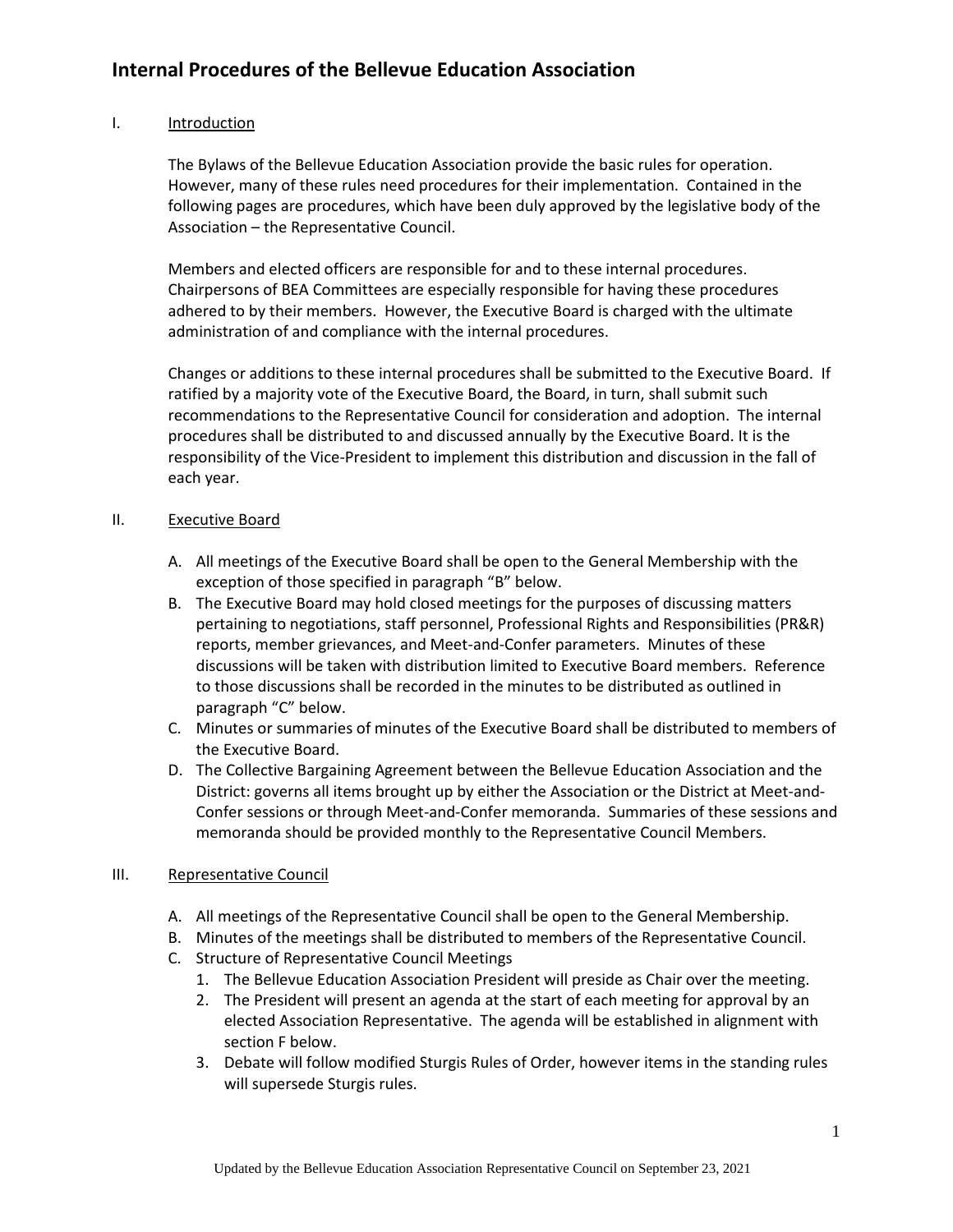- 4. Motions, except for the motion to adopt the standing rules and agenda, will only be allowed during the Motions time indicated on the agenda.
- 5. When a motion is brought to the floor, the chair will acknowledge a second and invite the maker to speak to their motion.
- 6. There will be a 3-minute break before debate begins to allow for submission of Speaker Request Forms.
- D. Standing Rules for Debate
	- 1. During the 3 minutes prior to beginning debate, speaking order will be established.
	- 2. Those wishing to enter debate must submit a Speaker Request Form with the following information:
		- a.Submit name, racial identity (optional), and position/grade level
		- b.Indicate if any language accommodation is needed
		- c. Indicate if speaking as a BIPOC, For, Against, Asking a Question or Making a Motion, or with a Point of Order
			- i. When making a Motion to Amend, the member must include the text of the amendment and the name of the member who will second it in the speaker request form.
			- ii. A Point of Order will be immediately brought to the Chair to be heard by the body.
			- iii. A Motion to Close Debate will not be accepted in the 3 minutes prior to debate.
	- 3. Speakers may voluntarily racialize their voice.
	- 4. Speakers are encouraged to share their position or grade level when speaking.
	- 5. Speakers will be limited to 2 minutes or less. It is the speaker's responsibility to keep track of their time.
	- 6. A speaker who needs a language accommodation (ex: multilingual speaker, speech language impairment) may indicate this on the Speaker Request Form to receive an additional 30 seconds to speak.
	- 7. Any member may submit a written statement instead of speaking. The language must be included when submitting the Speaker Request Form.
		- a.Written statements will be read by a member of the Executive Board appointed by the Chair, or, if requested, by a designated member the writer indicates. Written statements will be included in the speaking order and selected through the same process. They will be limited to 2 minutes.
	- 8. Speakers will be called on in the following order: one BIPOC speaker, one speaker FOR, one BIPOC speaker, one speaker AGAINST, one BIPOC speaker, one speaker with a QUESTION or MOTION.
- E. Standing Rules for Amendments
	- 1. When an Amendment is moved, the Chair will call on the maker of the main motion to determine if the Amendment is considered friendly.
	- 2. Amendments deemed friendly by the maker will be accepted unless an objection is voiced.
	- 3. Amendments deemed unfriendly by the maker or objected to by a member of the body will trigger a new round of debate as specified in section D.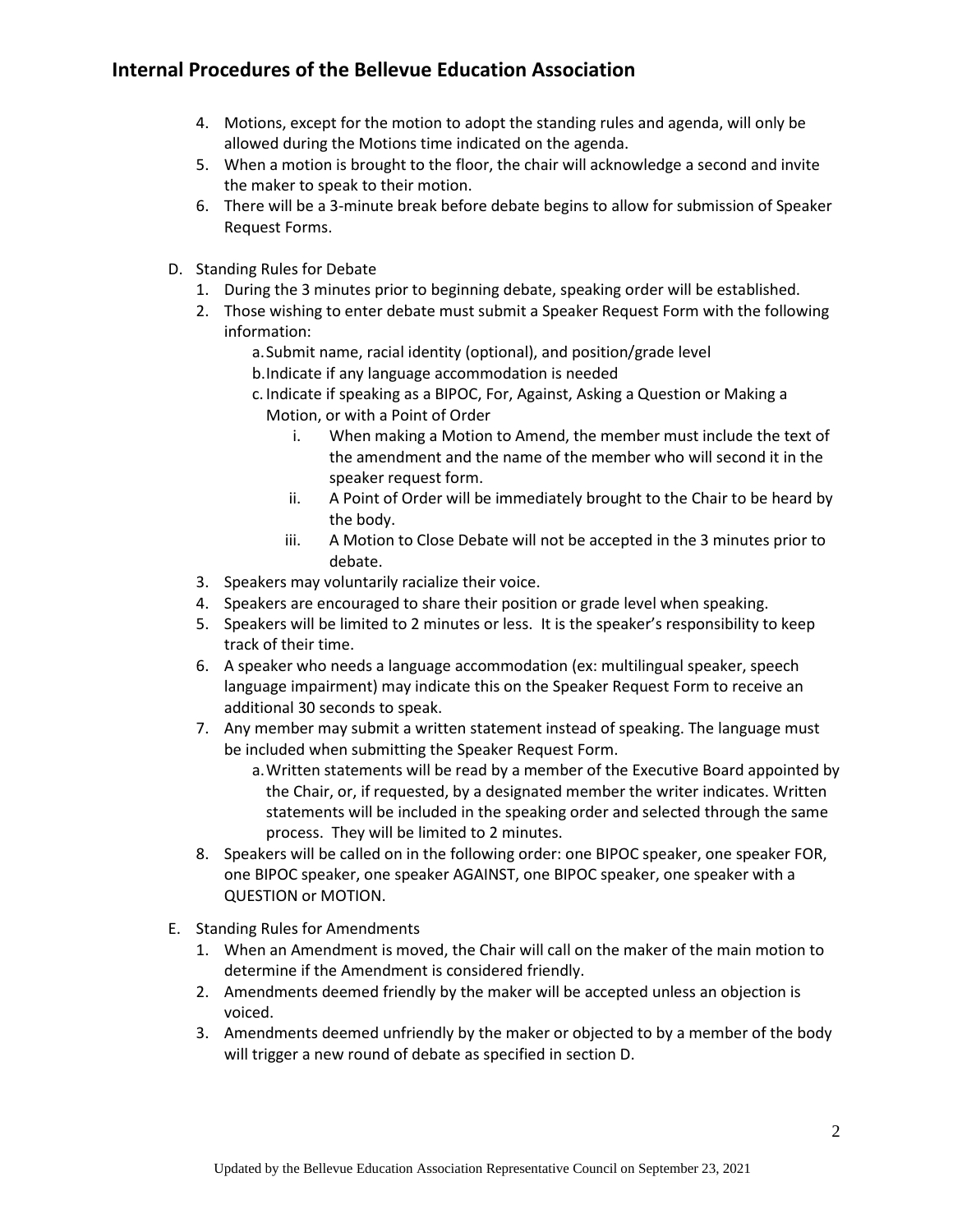- 4. If the amendment is passed, the speaking round of the main motion will be reset. If the amendment fails, the speaking round of the main motion will continue from where it left off.
- 5. Makers of amendments to motions are encouraged to communicate with the maker of the motion prior to submitting an amendment.
- F. Motion to Close Debate
	- 1. A motion to close debate will not be entertained until either: a) there are no further BIPOC members that wish to speak or b) debate has lasted one hour, whichever occurs first.
	- 2. A motion to close debate may not be submitted until after debate has begun. It must be submitted via a Speaker Request Form, to be selected randomly by the same method indicated for speaking order.
	- 3. A motion to close debate is not debatable and will be brought to a vote.
	- 4. A motion to close debate requires two-thirds approval by the body, not to include abstentions.
	- 5. Prior to voting on the motion, the chair will share how many further Speaker Requests are outstanding in each line.
	- 6. Once a motion to close debate is passed, the chair will provide a 3-minute break before the vote is held.
- G. Voting during remote meetings
	- 1. The body will vote through an anonymous poll that will remain open for 1 minute.
	- 2. The full motion will be read out loud before the minute starts.
	- 3. Only elected Associate Representatives or their appointed substitutes may vote on items during meetings of the Representative Council. Proxy or absentee votes will not be allowed.
	- 4. If a Representative's poll is not working or does not appear, the Rep can send their vote in the chat to be added to the total vote count.
	- 5. Each Representative is responsible for their connection to the meeting; no action will be invalidated on the grounds that the loss of, or poor quality of, a Rep's individual connection prevented them from participating in the meeting, provided that at least a quorum of Representatives was connected and adequately able to participate.
- H. Agenda
	- 1. The agenda for meetings of the Representative Council will be established by the President with input from the Executive Board. The agenda will include a set time for addressing New Business Items (NBIs) and motions.
	- 2. Any BEA member may write a business item for consideration by the Representative Council. To be included on a given month's agenda, a new business item must be submitted by an elected Association Representative to the Executive Board at least one day prior to that month's Executive Board meeting.
	- 3. Business items presented for consideration will be reviewed by the Executive Board. The Executive Board will determine the order in which business items will be listed on the agenda. The Executive Board may make a recommendation for consideration to the Representative Council.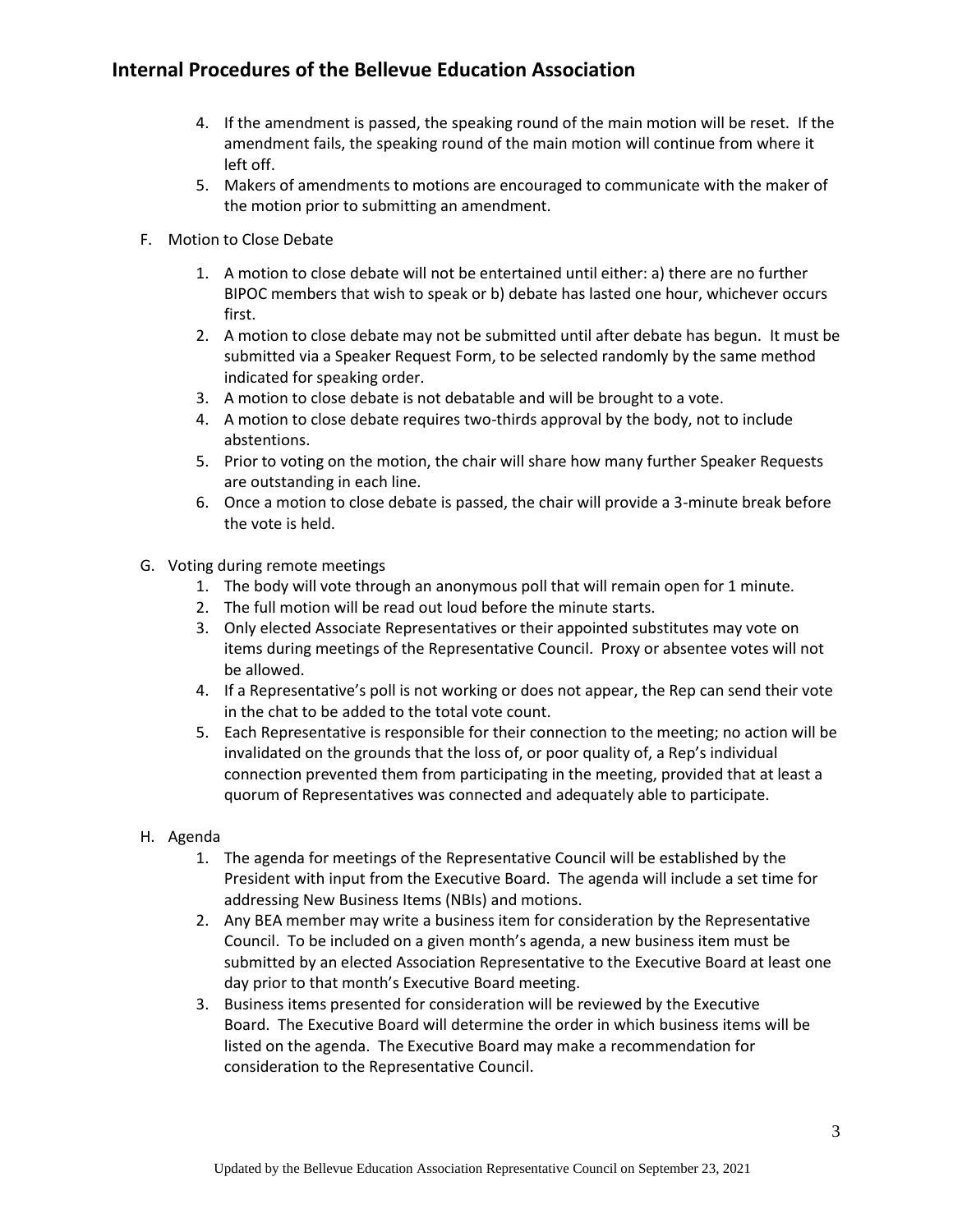- 4. All business items that will be included on the Representative Council agenda will be sent to Association Representatives no later than the Monday preceding the Representative Council meeting.
- 5. Debate on New Business Items will be limited to the time allotted on the meeting agenda.
- 6. Any business items not addressed in the given time on the agenda will be automatically submitted to the Executive Board for inclusion on the following month's agenda.

#### IV. Appointments to Committees

#### A. Committees

Members requesting membership on Committees shall be notified in writing by the President as to their appointment status. Members not selected shall have the right to request reasons for non-selection in writing. If a member is not satisfied with the reason given, redress may be requested through internal grievance channels.

B. Appointments to District Committees

From time to time, the District may form Committees and request names of certificated staff members from the Association. When this happens, volunteers will be solicited through the **BEA Bulletin** and from interested parties and groups within the Association. Names will be submitted to the Executive Board for approval. The Board will further screen and then submit a list to the District for possible approval. Representatives of the Board and the District may then work out a mutually acceptable list.

### V. Internal Information and Press Releases

- A. All external press releases which announce an official BEA position must be approved by the President and, if possible, a majority of the Executive Board members of the Association.
- B. Internal education or information releases published at Association expense or using the Association name or mail privileges must be approved by the President, or Committee Chairperson originating such releases.

### VI. Appointments to Conventions or Meetings

- A. With the exception of the Washington Education Association or National Education Association assemblies, the President of the Association shall recommend appointment of members to attend conferences or meetings and the Executive Board shall consider and approve, change, or disapprove all such recommendations.
- B. When the budget permits, opportunities to attend relevant conferences or meetings will be made available to members. Such opportunities will be advertised to members by leadership or may be proposed by members to leadership. Application forms will be available on the BEA website. Members will be selected through an application process approved by the Executive Board.
- C. Delegates and alternates to the Washington Education Association and National Education Association assemblies shall be elected in accordance with WEA and NEA guidelines.

#### VII. Job Descriptions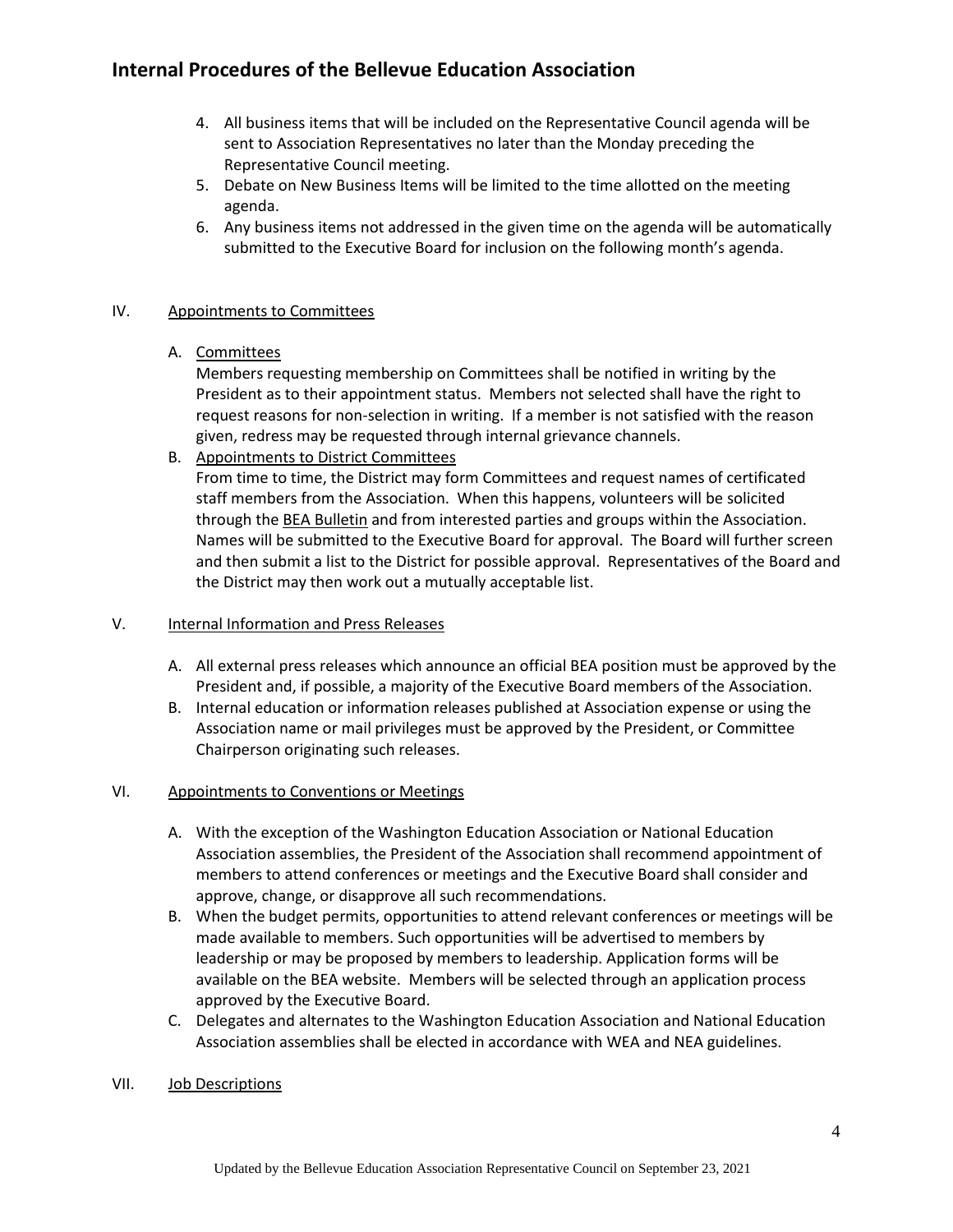- A. With the exception of itinerant employees, full-time paid staff members shall have a contract, which is approved by the Executive Board.
- B. Consultants shall be paid after a standard letter of contract is drawn by the President and approved by the Executive Board.
- C. Job descriptions for staff members shall be attached to these internal procedures.

#### VIII. Initiatives, Resolutions, Policies and Procedures

- A. The President of the Association shall be responsible for maintaining a chronological file of all actions taken by the Association that bind or obligate the Association and its members. This file shall include but not be limited to negotiated agreements, adopted internal procedures, Executive Board directives, Association contracts and agreements, Representative Council directives, and initiatives from the membership.
- B. All actions taken by the members of the Association that bind or obligate the membership must be submitted through channels as provided by the Association bylaws.

#### IX. Election Procedures

Online voting will be the standard method of voting unless circumstances prohibit its use in which case the procedures for paper ballot voting will be used. Ratification of agreements and authorization for strikes will be according to Bylaws Article XI. Only members in good standing will be allowed to vote.

- A. Online voting
	- 1. Procedures for secure online voting will be recommended by the Executive Board and approved by the Representative Council.
	- 2. Online voting dates and times will be determined by the Executive Board; members will be notified at least 10 days prior to the first day of voting.
	- 3. Members on leave may request access to online voting.
- B. Paper ballot voting
	- 1. Polling place(s) and or procedures shall be established for each voting unit. Location(s) will be widely publicized.
	- 2. Time(s) for voting at building sites will be announced by the BEA Building Representative or her/his designee. When voting occurs in buildings all ballots shall be returned to the BEA office by a method, time, and date as specified by the Executive Board.
	- 3. Each member will be given a ballot. Upon return of the ballot, whether marked or unmarked the voter will check the "Returned Ballot" box and deposit the ballot in the Ballot Box. Each voter must sign the registration sheet
	- 4. Members traveling between buildings may vote in the building most convenient.
	- 5. Members on leave may vote at the BEA office on Election Day or may request a ballot to be returned by mail on or before Election Day.
- C. Election Results
	- 1. Results will be made public within two school days following the election. However, if counting is not complete or if there are discrepancies, results will not be announced until the results have been certified.
	- 2. If the Elections Committee determines that serious discrepancies in the election have occurred, the Elections Committee will rule on the discrepancies so that no member will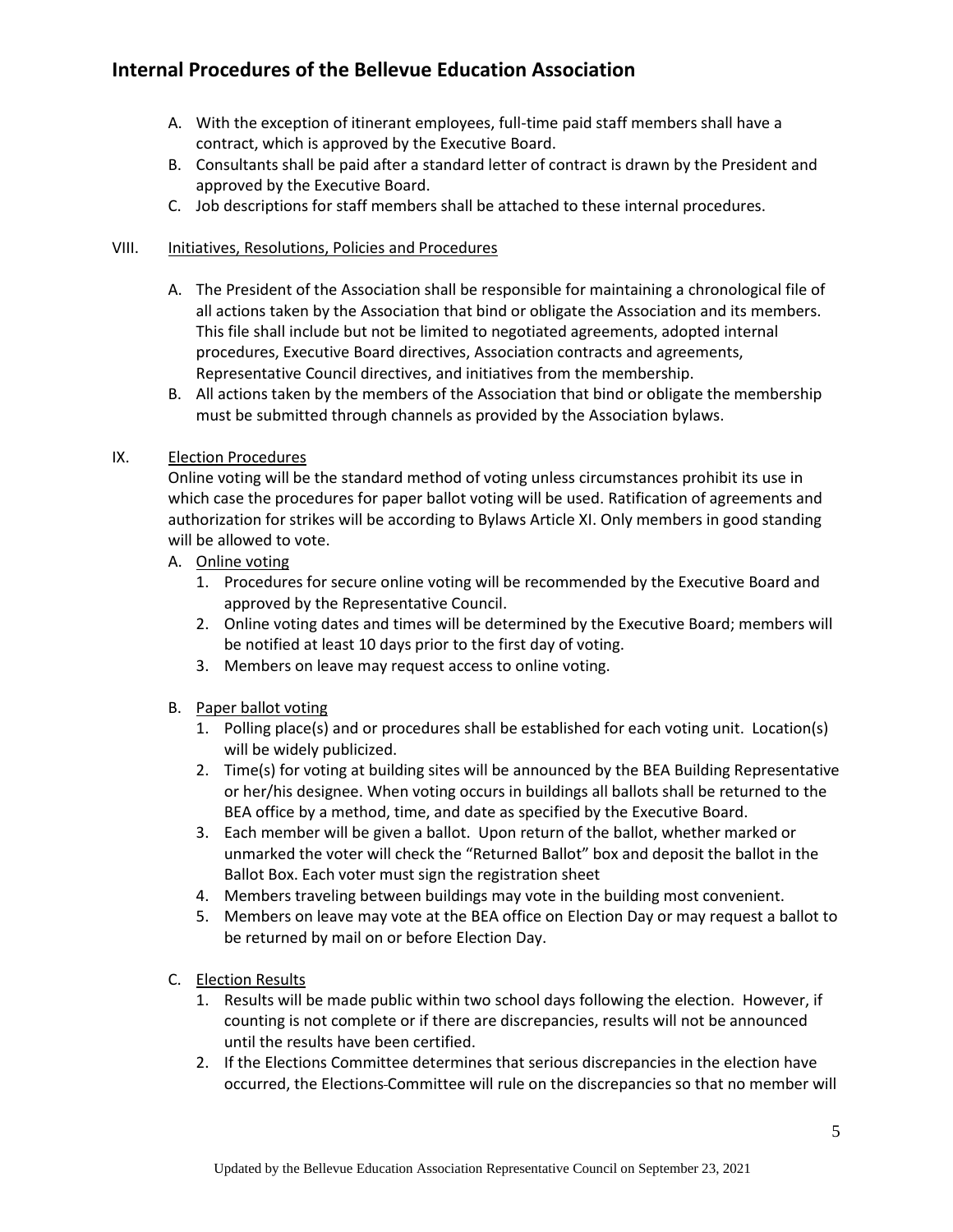be disenfranchised and notify the BEA President of such ruling as soon as possible. Such ruling may include certification or non-certification of the election results.

- 3. The official tally of votes will be made by the Elections Committee at the BEA office.
- D. Candidate Statements:

Each candidate has a right to submit a statement which will be distributed with the ballot. Approved candidate statements will be posted on the BEA website. This candidate statement is due by the date and time listed. Late submissions will not be accepted. Statements must not contain profanity or unfounded allegations. If statements exceed the minimum length the following action will be taken:

- 1. Candidate will be notified via email that the statement is too long and given 24 hours to revise and resubmit the statement to BEA
- 2. Should the candidate fail to resubmit a statement or if the submission is still too long, the statement will, be cut off at the appropriate word count.
- 3. The maximum candidate statement length shall be as follows:
	- a. President 200 words
	- b. All other Executive Board Positions 100 words
- E. Coordinated Campaign Literature Posting:

BEA will provide an opportunity for publicity of **one piece** of campaign material per candidate that will be posted on the BEA website. The campaign flier must meet the following guidelines:

- Submitted electronically to BEA's administrative assistant no sooner than the opening of nominations and no later than Monday at 5:00pm following the close of nominations.
- Limited to the equivalent of an 8.5 x 11 one (1) page Word or .pdf document;
- Bear the name of the candidate and members responsible for the content if other than the candidate;
- Contain no profanity or unfounded allegations.
- F. Other Campaigning:
	- 1. All campaign materials are subject to the same content standards of no profanity and no unfounded allegations.
	- 2. All campaigning for candidates or by candidates that takes place at worksites may only occur before or after the contractual day or during duty-free lunch. Candidates or their designees are permitted to post campaign materials at worksites in places designated for Association communications.
	- 3. Use of district email or copying/printing machines for campaigning is prohibited. However, district email **may** be used by Rep Council Members to send out reminders of the timeline, rules and regulations, and where to access campaign materials for **all** candidates.
	- 4. BEA generated membership lists that contain home address and personal email addresses may not be used by candidates and/or his/her representatives for campaign purposes.
	- 5. Campaigning in buildings does not preclude the use of hand-delivered materials to the building at a candidate's own expense.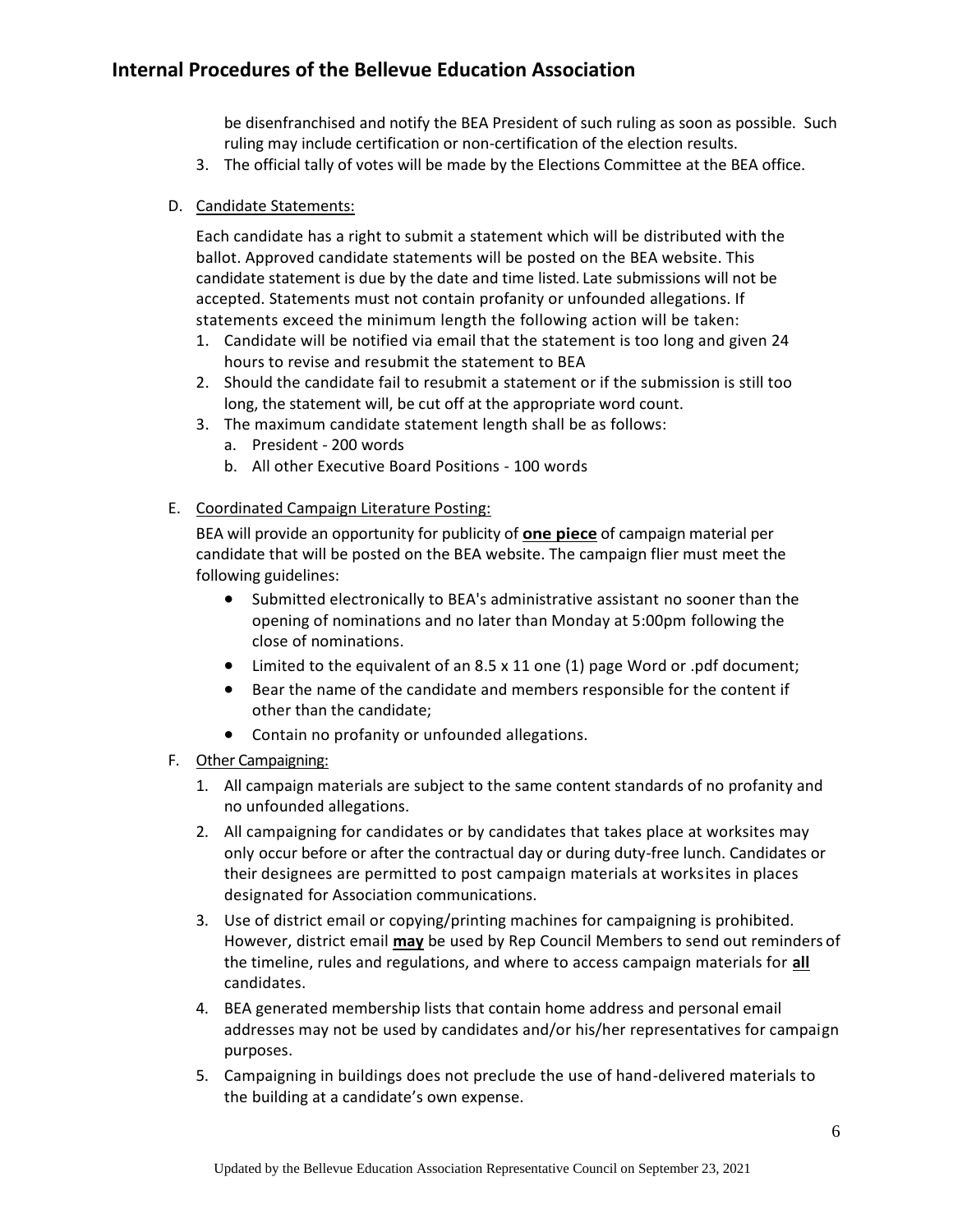- 6. The cost of duplication and the distribution of campaign materials is the responsibility of the candidates.
- 7. Candidates may not use the BEA office or equipment for any campaign-related duplication, meeting, or work party.
- 8. Campaign materials shall bear the name of candidates and the members responsible for the content if other than the candidate.
- G. Write-In Campaign Rules
	- 1. Write-in candidates may use Building Representatives to distribute and post campaign materials as other candidates may do.
	- 2. On the day of the election, voters may not be reminded of write-in candidates by the representative conducting the election.
	- 3. On the ballot, the write-in candidate's name must be written in, AS WELL AS THE APPROPRIATE BOX CHECKED FOR THE BALLOT TO BE COUNTED.
- H. Campaign Expense Rules

Campaign expenses, or reasonable retail, shall not exceed (\$100.00) one hundred dollars. An itemized list of all expenses will be sent to BEA within (15) fifteen days of the election.

- I. Emergency Votes
	- 1. From time-to-time special circumstances may necessitate the waiving of the above procedures.
	- 2. According to bylaws Article III, Section 5 "The Executive Board by a majority vote may call a special meeting of any governance body at any time."
	- 3. Examples of emergency situations requiring a special meeting include the necessity for conducting concerted action, the necessity for ending concerted action and votes to ratify agreements with the District when the normal (10) ten day waiting period is not feasible.
	- 4. The vote will be by secret ballot unless the rules are suspended by a (2/3) two-thirds vote of the members present.
- J. Special Elections
	- 1. From time-to-time special circumstances may necessitate a special election due to a vacancy on the Executive Board. At the time such a circumstance occurs, the President shall inform the Executive Board and they shall establish a timeline for filling the vacancy.
		- a. A vacancy shall be defined as a period of time in which an Executive Board member has vacated the position permanently or will be on an identified Leave as outlined in the collective bargaining agreement for more than one (1) year of the term length.
		- b. An interim vacancy shall be defined as a period of time in which an Executive Board member has vacated the position temporarily on an identified Leave as outlined in the collective bargaining agreement for less than one (1) year and will resume the position upon return from leave.
		- c. Both types of vacancies will be filled by special election. The Executive Board may appoint a member to temporarily fill a vacant position until completion of the special election.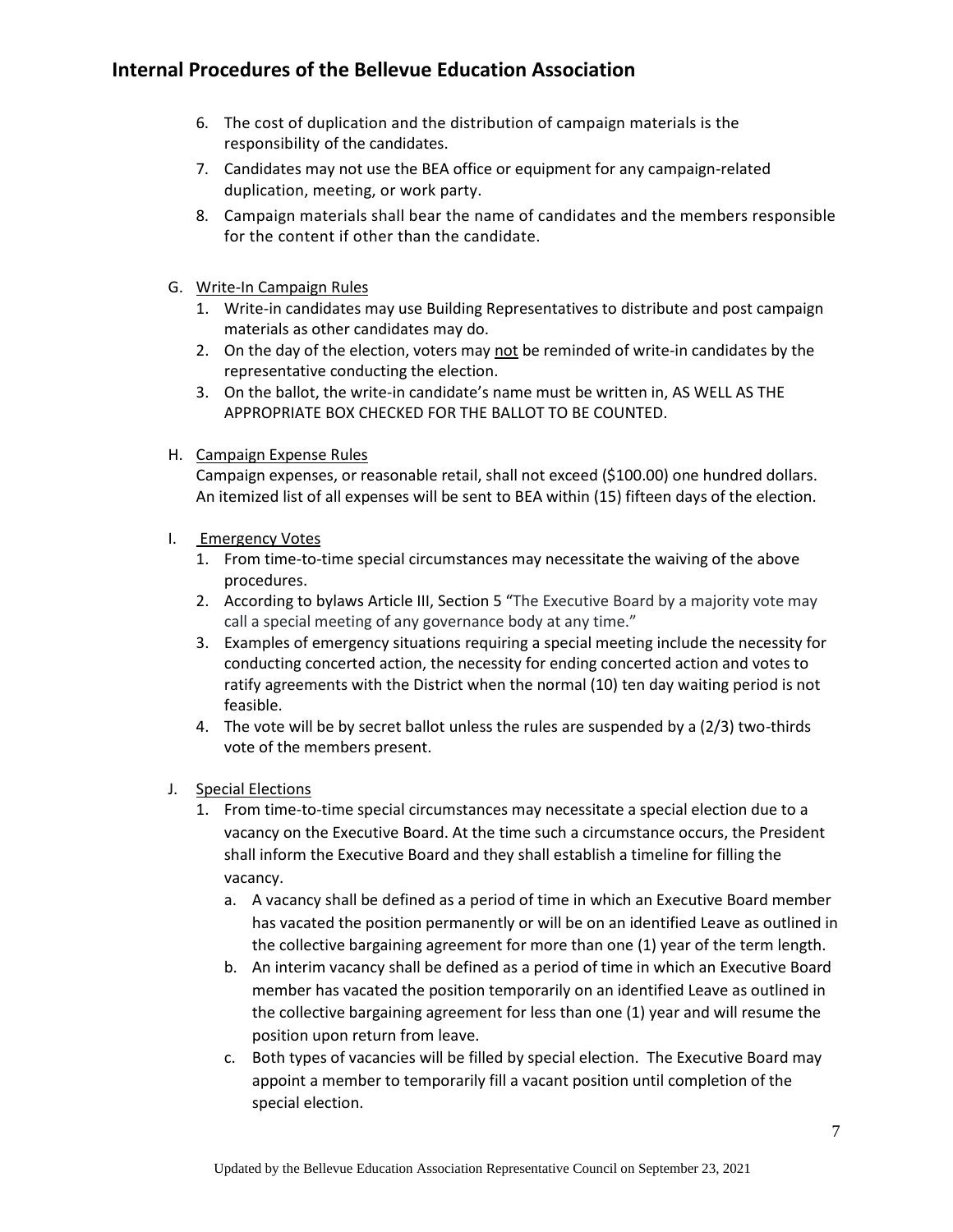- 2. The nominations shall be made as in Article VIII of the bylaws. The nominations shall be open for a (1) one week period and must be announced to the Association members. Within (3) three days after the close of nominations, the President shall publish to the Association members a list of all candidates and a brief informational paragraph on each candidate.
- 3. All other election procedures apply. The person(s) elected shall take office immediately and complete the term or interim term of the person they are replacing.

#### X. BEA Internal Complaint Procedures

- A. If a member of the Association feels that s/he has not been provided fair and just treatment in an action by a BEA officer or agency, that member may consult with the President or Chairperson of the PR&R Committee.
- B. If the member desires to proceed with their grievance, an informal meeting between the accused BEA officer or agency and the grievant may be held.
- C. If the grievant still desires to proceed with the grievance after the informal meeting outlined in "B" above, that member may submit a formal complaint to the BEA-PR&R Commission. If the BEA-PR&R Commission is a party in the complaint, then the complaint should be directed to the BEA Executive Board.
- D. At the request of the grievant, s/he will be contacted by an Investigating Committee appointed from the appropriate body. This committee will hear the specifics of the concern and advise the member as to appropriate actions.
- E. The Executive Board will be notified in writing by the PR&R Commission as to the nature of the complaint.
- F. At the request of the grievant, there will be a formal meeting of all parties in an attempt to resolve the problem.
- G. If a resolution to the satisfaction of the grievant and the accused BEA agency or officer is not achieved at this point, either can request that the matter be referred to a Committee of (3) three selected from the BEA Representative Council. This Committee will be selected on the basis of mutual agreement between the President of BEA, the grievant, and the accused BEA agency or officer. The BEA President shall provide a list of (5) five names. The remaining (3) three names shall compose the Committee. This Committee will hear the matter and recommend action for the consideration of the BEA Executive Board.
- H. If the action of the Executive Board is not acceptable to the grievant or the accused BEA agency or officer, a hearing will be held before the Representative Council as a whole. Recommendations of the Representative Council to resolve the complaint will be implemented by the Executive Board.

#### XI. Financial Policies and Procedures

- A. General Policies
	- 1. All funds received by the Bellevue Education Association shall be receipted by the Administrative Assistant and immediately deposited in the Bellevue Education Association bank account.
	- 2. No funds shall be collected by the Bellevue Education Association or deposited in the Bellevue Education Association account that are not intended for authorized use by the Association.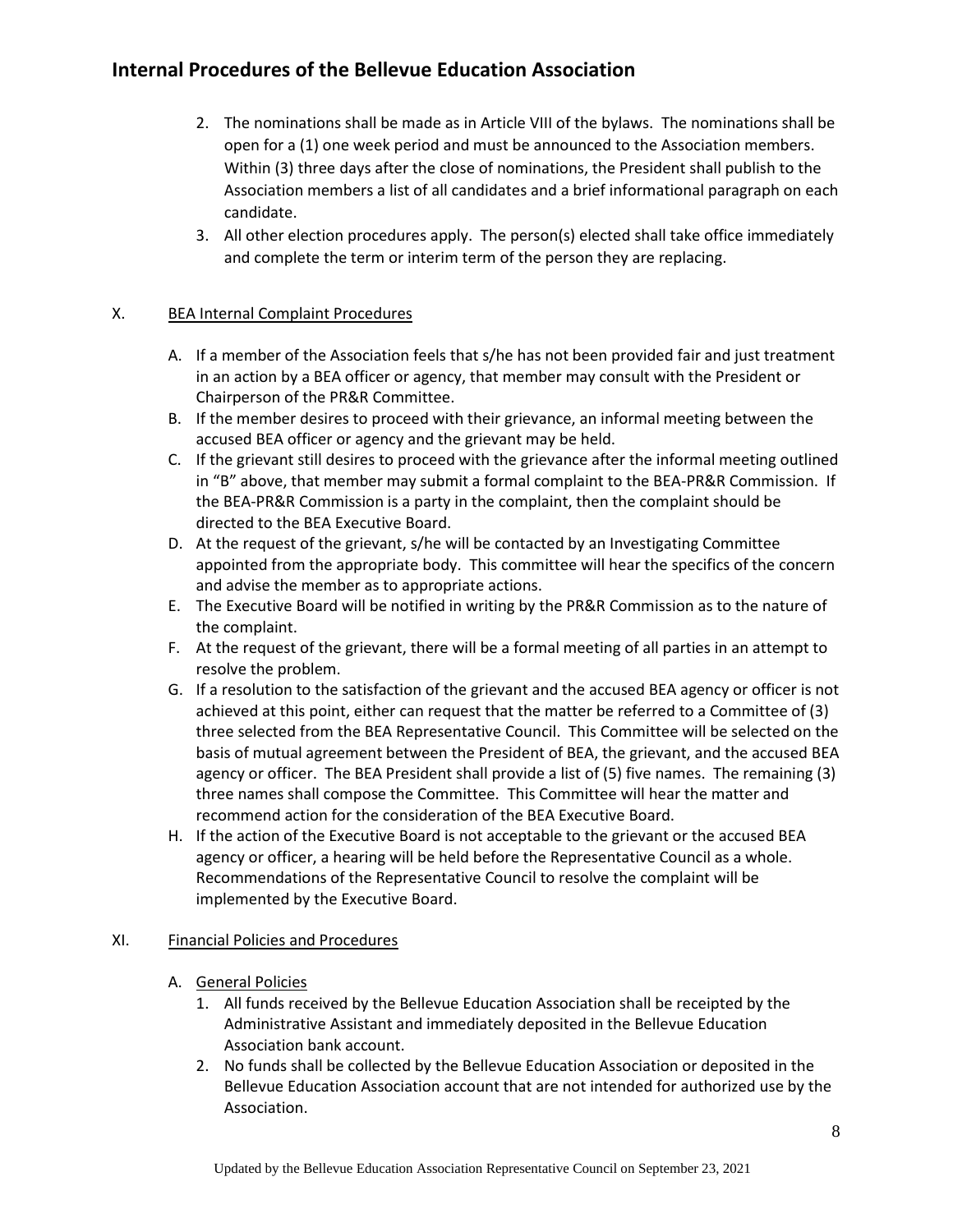- 3. The General Association bank account shall have the following persons as authorized signatures: the President, Vice-President, Treasurer of the Association and Administrative Assistant. All disbursements shall have (2) two of the above mentioned signatures provided that the check benefits neither of the signers.
- 4. There shall be the following Association accounts:
	- a. BEA General account (checking account)
	- b. Money-market funds
- 5. The Association budget shall accommodate all items of expense and disbursement.
- 6. All invoices and expense claims shall be properly documented and approved by the President or Treasurer of the Association prior to the issuance of payment.
- 7. All expenditures for equipment or supplies of over (\$500.00) five hundred dollars shall be approved by the Executive Board at a meeting or through email.
- 8. The Chairperson of any Bellevue Education Association Committee is authorized to incur expense within the limits of policy and budget for their function.
- 9. Auto expenses on approved Association business shall be reimbursed at the highest allowable rate under Internal Revenue Service regulations before such reimbursement must be reported as income, plus parking and tolls.
- 10. Travel expenses to be incurred while attending authorized conventions, conferences, or meetings shall be prepaid when possible; when not possible, a cash advance may be issued.
- 11. Entertainment expenses incurred, as an Association expense shall be documented as to cost, purpose, and who was entertained.
- B. Dues
	- 1. Dues for all members except substitutes shall be computed at the rate of (.01) onetenth of the base salary for a beginning teacher.
	- 2. Substitute dues shall reflect the current contract language.
- C. Purchase of Equipment and Supplies

The Administrative Assistant will present their requests for equipment and supplies in amounts exceeding (\$100.00) one hundred dollars to the President prior to each Executive Board meeting.

- D. Committee
	- 1. Food expenses may be charged at (1) one of the restaurants in the area where the Association has established credit.
	- 2. Travel expenses will be reimbursed on the first of each month according to the policies and procedures governing travel expense.
	- 3. Incidental expenses for Association business conducted within the District will be paid within (2) two weeks upon presenting documentation of expense to the Administrative Assistant such as a receipt, invoice, or statement. This documentation should be attached to a Claim Voucher form.
	- 4. For travel overnight and outside the District, see "4" under "Travel Expenses."
- E. President Expenses
	- 1. The President shall have up to (15) fifteen days additional per diem during the term of office, and the President will account to the Executive Board for any planned use of time. If additional days are needed, they may be granted by the Executive Board. An alternative to this would be if the President chose, and the Executive Board approved, compensatory time.
	- 2. If the President received an activity stipend in the year before taking office, that stipend will be paid while the individual is President of the Association.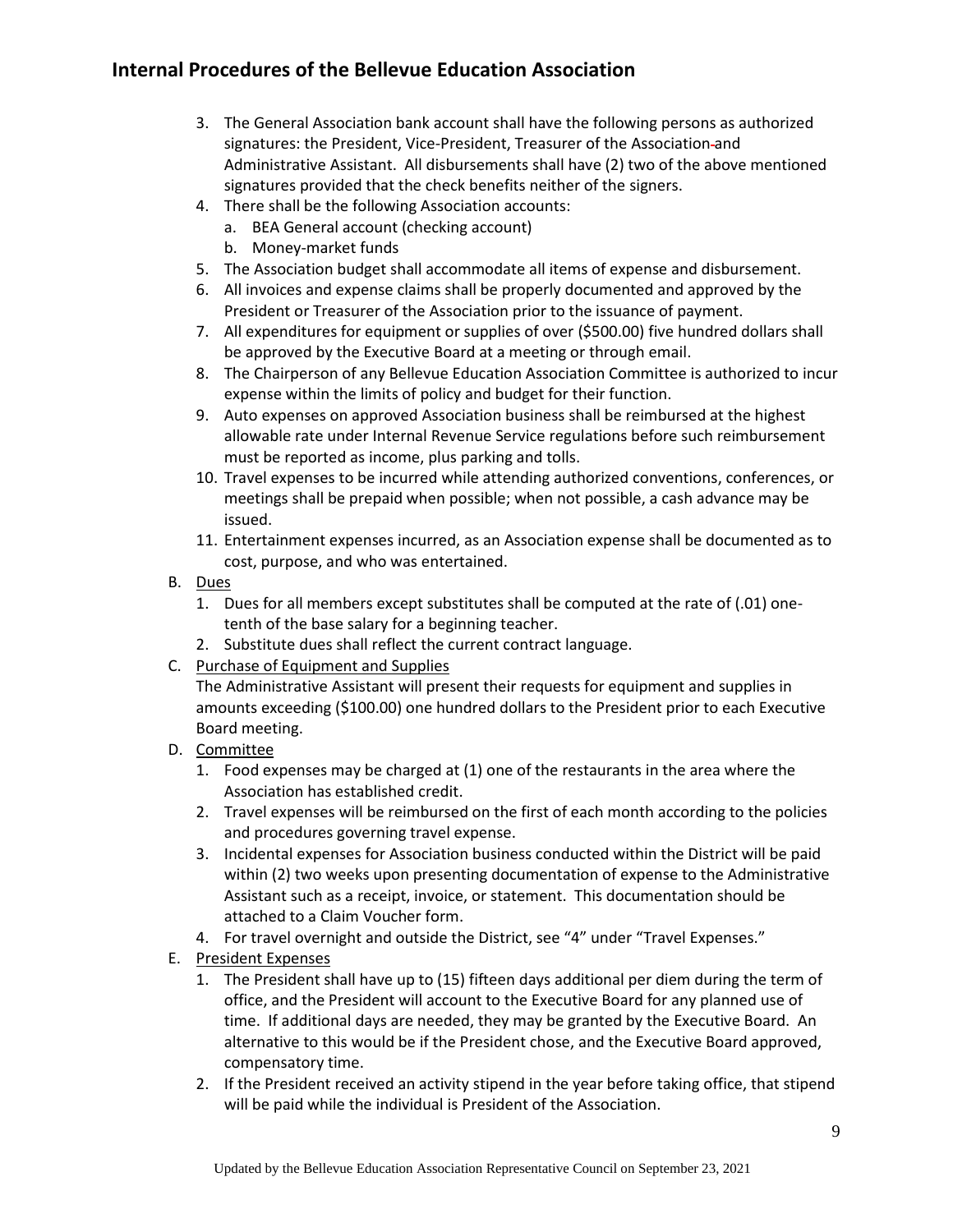- 3. If the President is elected to the WEA or NEA Representative Assemblies, those expenses will be charged to the budget category for WEA and NEA expense.
- F. Travel Expenses
	- 1. Expenses must be submitted on a Claim Voucher form and must show purpose, destination, tolls and total mileage and such other expenses. Mileage will be calculated from place of work to destination and back to place of work (calculation to be by deduction of distance between actual starting point and place of work from actual mileage driven). Mileage will be paid to President, Vice-President, and office personnel for local travel if requested and approved on a regular Claim Voucher form.
	- 2. Carpooling is encouraged. However, only the driver will be reimbursed according to policy for transportation costs.
	- 3. Bookings for out-of-town travel will be arranged by the Administrative Assistant when possible.
	- 4. All travel expenses will be subject to a maximum amount established by the Executive Board and will include a maximum reimbursement by the Association. For Example: The Executive Board would state what the Association would pay (e.g. (\$105.00) one hundred five dollars) for representing BEA at a WEA Convention in Spokane before people ran for such a position. If the sum were (\$105.00) one hundred five dollars, then that sum would be both the maximum and minimum paid.
- G. Vacation Leave and Work Calendar Association Employees
	- 1. The paid staff of the Association shall receive the number of vacation days as stipulated in their annual Agreement of Employment with the Association. A signed copy of these documents will be the property of, and part of, a permanent Association file.
	- 2. Prior to the end of the first month of employment under each new contract year for Association personnel, the paid staff of the Association will provide the Association President with a tentative vacation leave calendar. Any deviation from this calendar must be noted in writing to the Association President prior to the vacation leave being taken. The President of the Association shall be responsible for maintaining the calendars and accounting for vacation leave days taken or accrued.
	- 3. Should the paid staff of the Association terminate employment with vacation leave accrued, the President is authorized to approve payment for the unused portion for that contract year, provided proper documentation has been maintained as outlined in number "2" above as to the amount of vacation leave accrued
	- 4. The paid staff of the Association is entitled to paid holidays each year in the amount as negotiated for administrative and classified personnel of the Bellevue School District. Such holidays shall not be classified as paid vacation days.
	- 5. Compensatory time for the Administrative Assistant shall be authorized only by the President of the Association.
	- 6. All requests for compensatory time must be filed prior to the time being taken with the President of the Association for purposes of record keeping.
- H. Financial Contracts and Binding Agreements Any contract or agreement that financially obligates or binds the Association shall receive prior approval of the Executive Board and shall be signed by the President and Secretary of the Association.
- I. Audit of Association Records
	- 1. The annual audit of Association books of account shall include an examination of compliance with internal financial procedures.